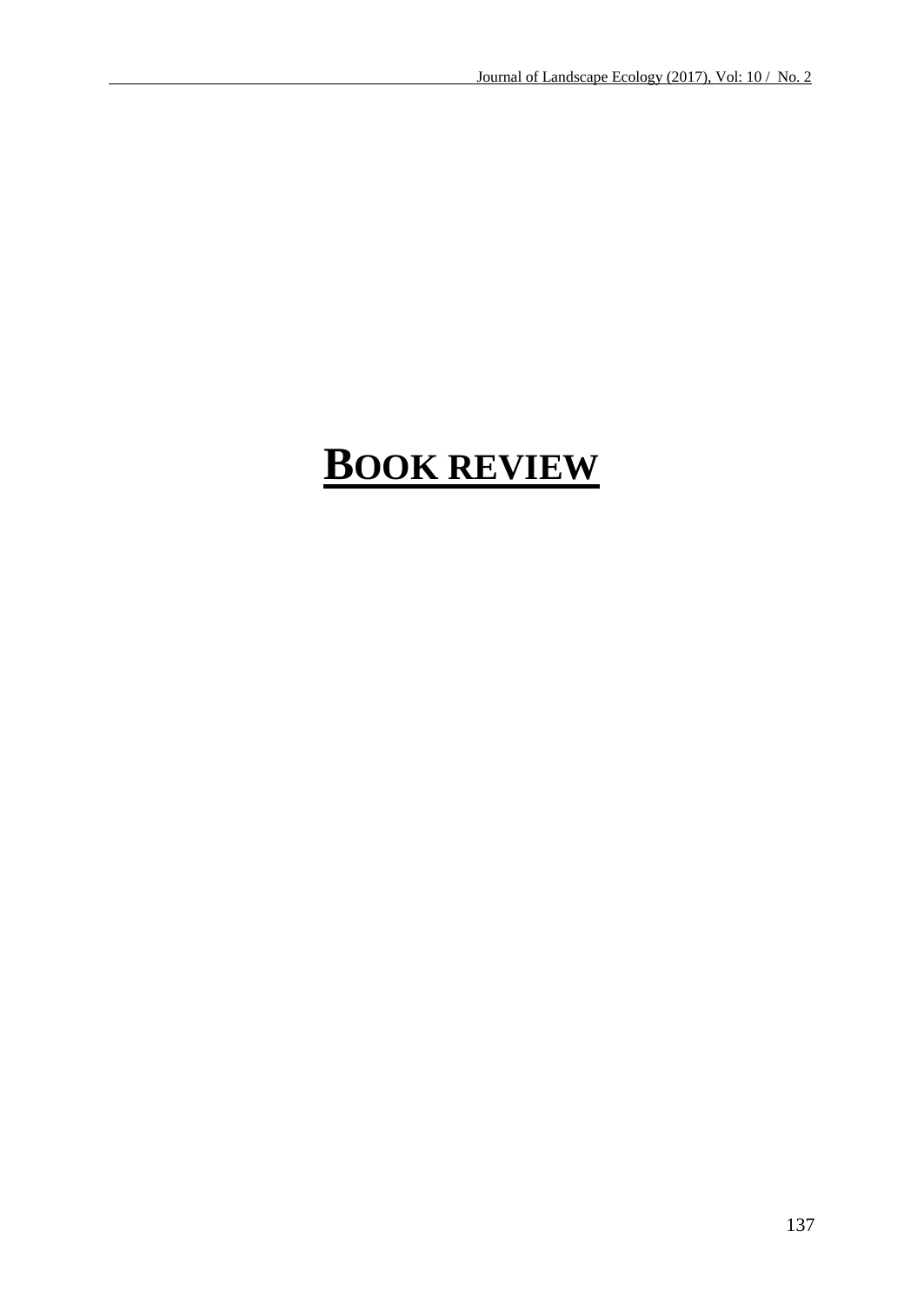**Pearlmutter D., Calfapietra C., Samson R., O'Brien L., Ostoić S. K., Sanesi G., & del Amo R. A. (Eds.): THE URBAN FOREST. CULTIVATING GREEN INFRASTRUCTURE FOR PEOPLE AND THE ENVIRONMENT.**  – Springer, 2017, 351 p., ISBN 978-3-319-50279-3.

The book declares that it represents a collaborative effort among academics and practitioners who have developed an appreciation for the value of trees in cities. "Green infrastructure" is the main subject of the author**'**s attention. Various kinds of vegetated spaces, ranging from street trees to suburban forests, which provide essential ecosystem services in densely populated areas, could be investigated as interconnected network of urban structures. We can see this approach as the challenge of the hypothesis testing that these ecosystem services are indeed useful and multifunctional, and acctepted by the population in an equitable and sustainable way (e. g., Forman *et al*., 1976; Brabec *et al.,* 1981; Kovář, 1988; 1990). The chapters included may be perceived as evidence that particular aspects of the problematics require knowledge of the physical attributes of urban greenspace, tools for coping with social and cultural dynamics, and an understanding of how these factors can be integrated in more effective policy for the urban environment.

#### **Contents**

## **1 Environmental ecosystem services provided by urban forests and green infrastructure**

- Introduction: Urban trees as environmental engineers
- The urban heat island: thermal comfort and the role of urban greening
- Urban trees and their relation to air pollution
- Carbon sequestration by urban trees
- Water regulation and purification
- Soil quality
- Delivery of goods and services
- Biodiversity as support for ecosystem services and human wellbeing
- The cost of greening: Disservices of urban trees
- Case studies: Modeling the atmospheric benefits of urban greening
- Assessing the ecosystem services deliverable: The critical role of the urban tree inventory
- Species-specific information for enhancing ecosystem services
- Conclusions and recommendations